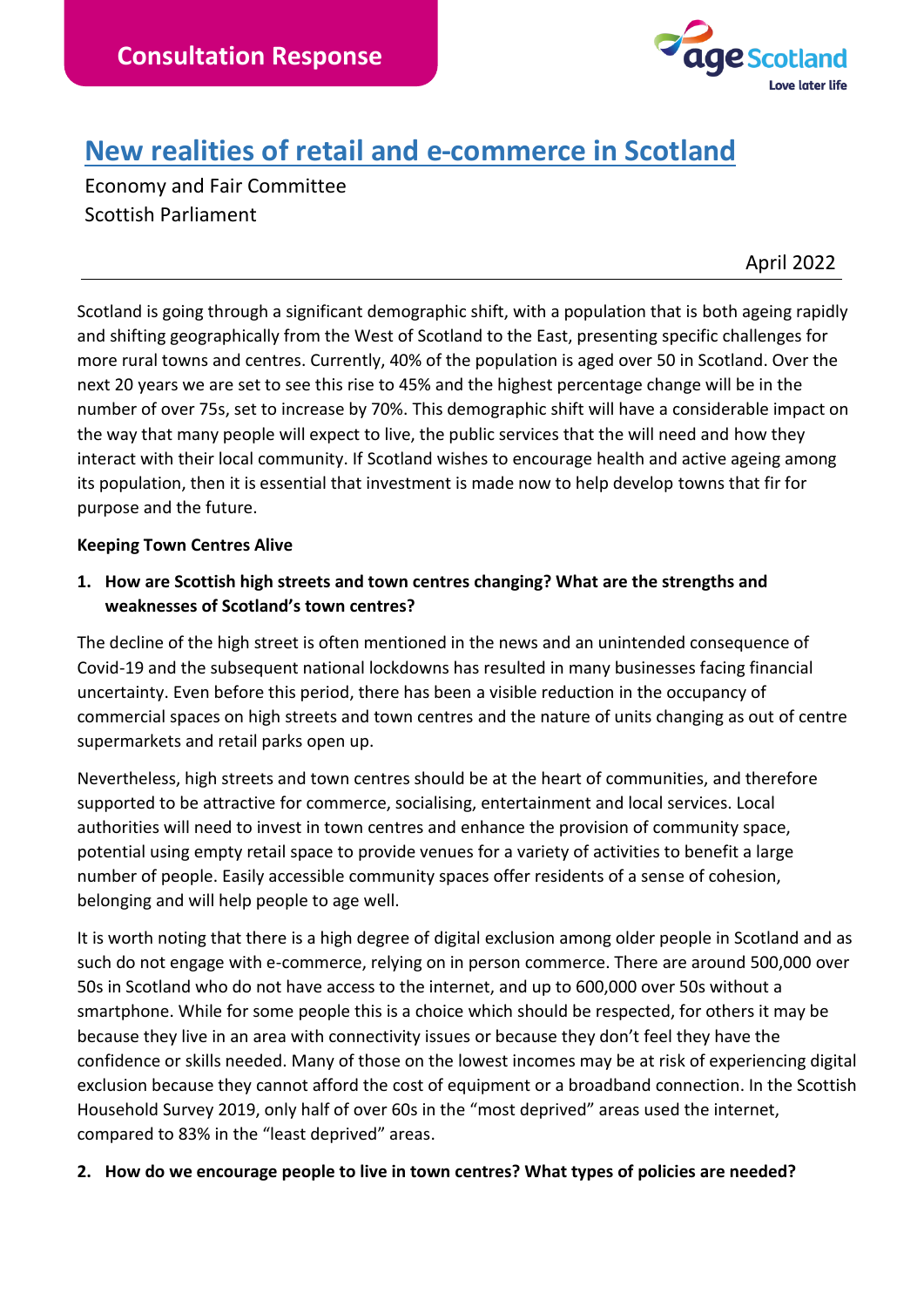

We would echo many of the recommendations made by the Town Centre Action Plan Review Group in a 'New Future for Scotland's Town Centres'. We believe that their recommendation below should form the core foundation for rejuvenating Scottish town centres.  $1$ 

**Recommendation 1:** Strengthen the formal positioning of towns and town centres in National Planning, including requirements to produce town and town centre plans, co-produced with communities and enhance data collection and use at town and town centre level. To support that:

- Towns and town centres to be included and prioritised in National Planning Framework
- Town Centre Plans need to be developed and implemented with the local community and with a focus and commitment on the wellbeing of people, the planet and the economy
- Develop a revised and enhanced focus on measurement and data for towns and town centres

#### Housing Delivery

There is an acute shortage of housing of all tenures across Scotland, many town centres have become unaffordable and inaccessible to its' potential residents. This in turn is ultimately driving population decline in many semi-rural and rural town centres where the local population cannot find suitable housing options available to them. This impact cascades down and impacts a range of areas such as local employment opportunities, provision of shops and other services, as well as impact on local authority revenues.

According to the Equality and Human Right's Commission's Report on Housing and Disabled People in Scotland, only 17% of Scottish local authorities set a target for accessible or adaptable housing.<sup>2</sup> This same report found that only 41 per cent of Scottish local authorities had carried out an Equality Impact Assessment on the Local Development Plan.<sup>3</sup>

Two important recommendations from the report are that local authorities should ensure that a minimum of 10 per cent of new housing is built to wheelchair-accessible standards and that local authorities must also meet the Public Sector Equality Duty when planning new housing.<sup>4</sup> Age Scotland fully supports these recommendations as a minimum target, and they should be embedded in the in the future NPF4 to ensure there is consistency across local authorities.

A new report, 'Senior Housing in Scotland', has analysed the housing available for older people in each local authority area compared with the population estimate of people over 65. It has found that the levels of supply are lowest in Orkney (1%) and Fife (2%), while Dundee (17%) and Aberdeen (10%) have higher than the average supply.<sup>5</sup> It starkly demonstrates the divergence in availability in homes that are specifically designed for older people across Scotland.

 $1$  A New Future for Scotland's Town Centres, Town Centre Action Plan Expert Review Group (February 2021)

<sup>2</sup> [https://www.equalityhumanrights.com/sites/default/files/housing-and-disabled-people-scotland-hidden-crisis-long](https://www.equalityhumanrights.com/sites/default/files/housing-and-disabled-people-scotland-hidden-crisis-long-summary.pdf)[summary.pdf](https://www.equalityhumanrights.com/sites/default/files/housing-and-disabled-people-scotland-hidden-crisis-long-summary.pdf)

<sup>3</sup> [https://www.equalityhumanrights.com/sites/default/files/housing-and-disabled-people-scotland-hidden-crisis-long](https://www.equalityhumanrights.com/sites/default/files/housing-and-disabled-people-scotland-hidden-crisis-long-summary.pdf)[summary.pdf](https://www.equalityhumanrights.com/sites/default/files/housing-and-disabled-people-scotland-hidden-crisis-long-summary.pdf) Page 9

<sup>4</sup> [https://www.equalityhumanrights.com/sites/default/files/housing-and-disabled-people-scotland-hidden-crisis-long](https://www.equalityhumanrights.com/sites/default/files/housing-and-disabled-people-scotland-hidden-crisis-long-summary.pdf)[summary.pdf](https://www.equalityhumanrights.com/sites/default/files/housing-and-disabled-people-scotland-hidden-crisis-long-summary.pdf) Page 10

<sup>&</sup>lt;sup>5</sup> 'Senior Housing in Scotland: a development and an investment opportunity?',

<https://www.emerald.com/insight/content/doi/10.1108/JPIF-10-2020-0119/full/html>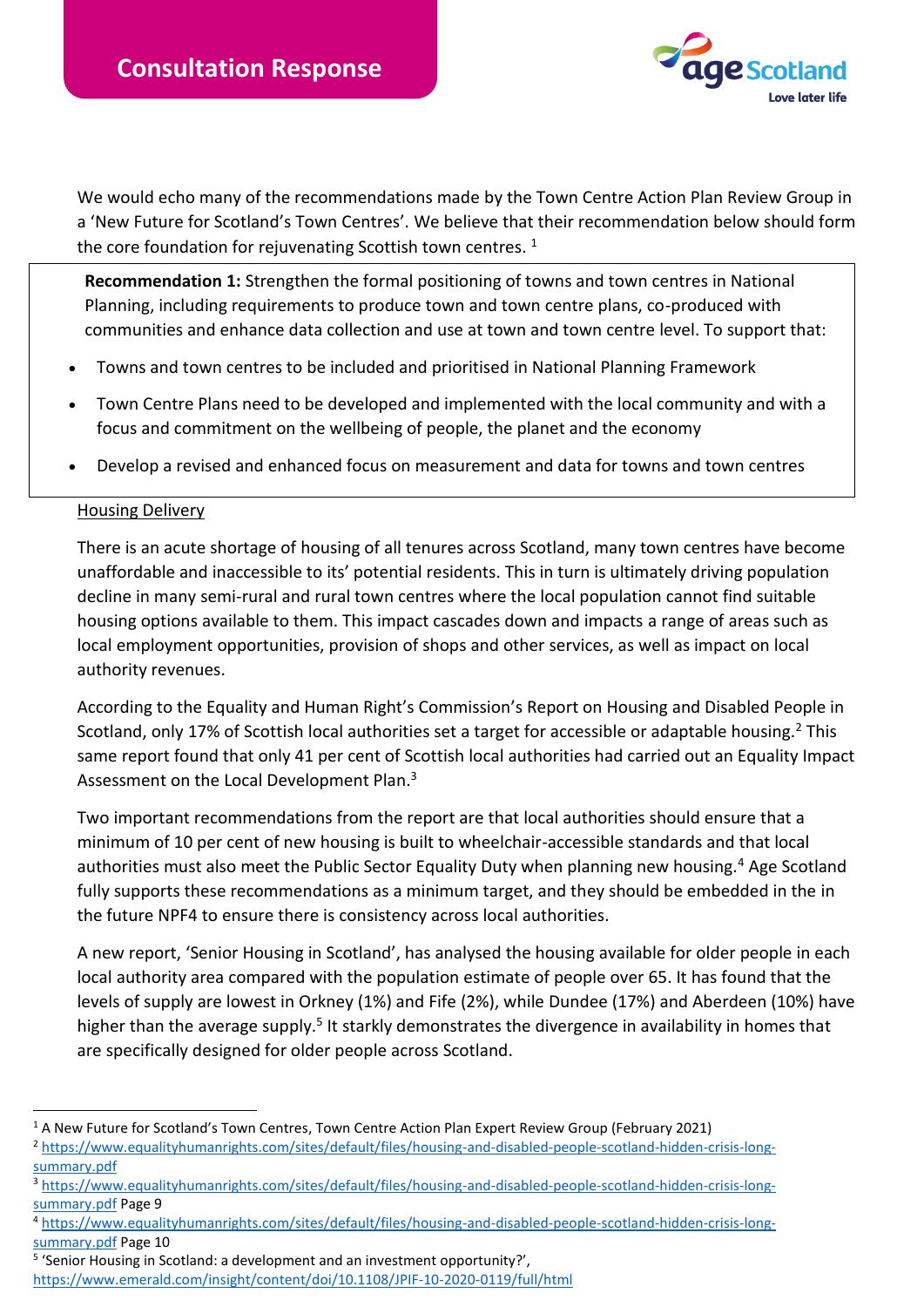

Local planning authorities must be more directive and ensure that vacant and derelict land (and buildings) are recycled and utilised again quickly. These sites can offer excellent regeneration opportunities for retail, housing or mixed use developments. The Age Scotland National Housing Survey 2020<sup>6</sup> found that some of the most common reasons older people may wish to move home were:

- To be closer local shops and services (41%)
- Close to current local community (22%)
- Communal space where you can meet other residents (6%)

This demonstrates that there is a market for homes in the centre of towns which are affordable, accessible and energy efficient, strengthening connectiosn to people and services around them.

### Local Authority Strategies for Age Friendly / Dementia Friendly Communities

The Age Scotland 2018 project report on Age and Dementia Aware Communities found that out Scotland's 32 local authorities, only 12 had formal policies or strategies in place for making their local authority age friendly or dementia friendly. If we want Scotland's town centres to be inclusive, safe places for everyone to live and grow older it is essential that local authorities have appropriate strategies and policies in place to ensure they can meet the needs of their older and disabled residents. Alzheimer's Society defines a dementia friendly community as:

# *"One in which people with dementia are empowered to have high aspirations and feel confident knowing they can contribute and participate in activities that are meaningful to them"*

The Life Changes Trust has found that there are nine key principles to ensuring that are communities can become dementia friendly:

- 1. They adopt a social model of disability, rather than a medical model
- 2. They take an assets-based approach that identifies and mobilises individual and community assets rather than focusing only on problems and needs
- 3. People with dementia and careers have a significant say, that places them at the heart of the community so they can shape it
- 4. They are multi-generational
- 5. They enable people dementia and careers to do what really matters to them
- 6. They provide appropriate training to staff and volunteers that goes beyond awareness raising
- 7. They meet with other communities so they can learn from each other
- 8. They collaborate with others and work in partnership to maximise use of resources and skills
- 9. They mentor new age friendly communities
- **3. How can equality and diversity issues be addressed in policies that create and sustain resilient town centres?**

<sup>6</sup> Age Scotland National Housing Survey 2020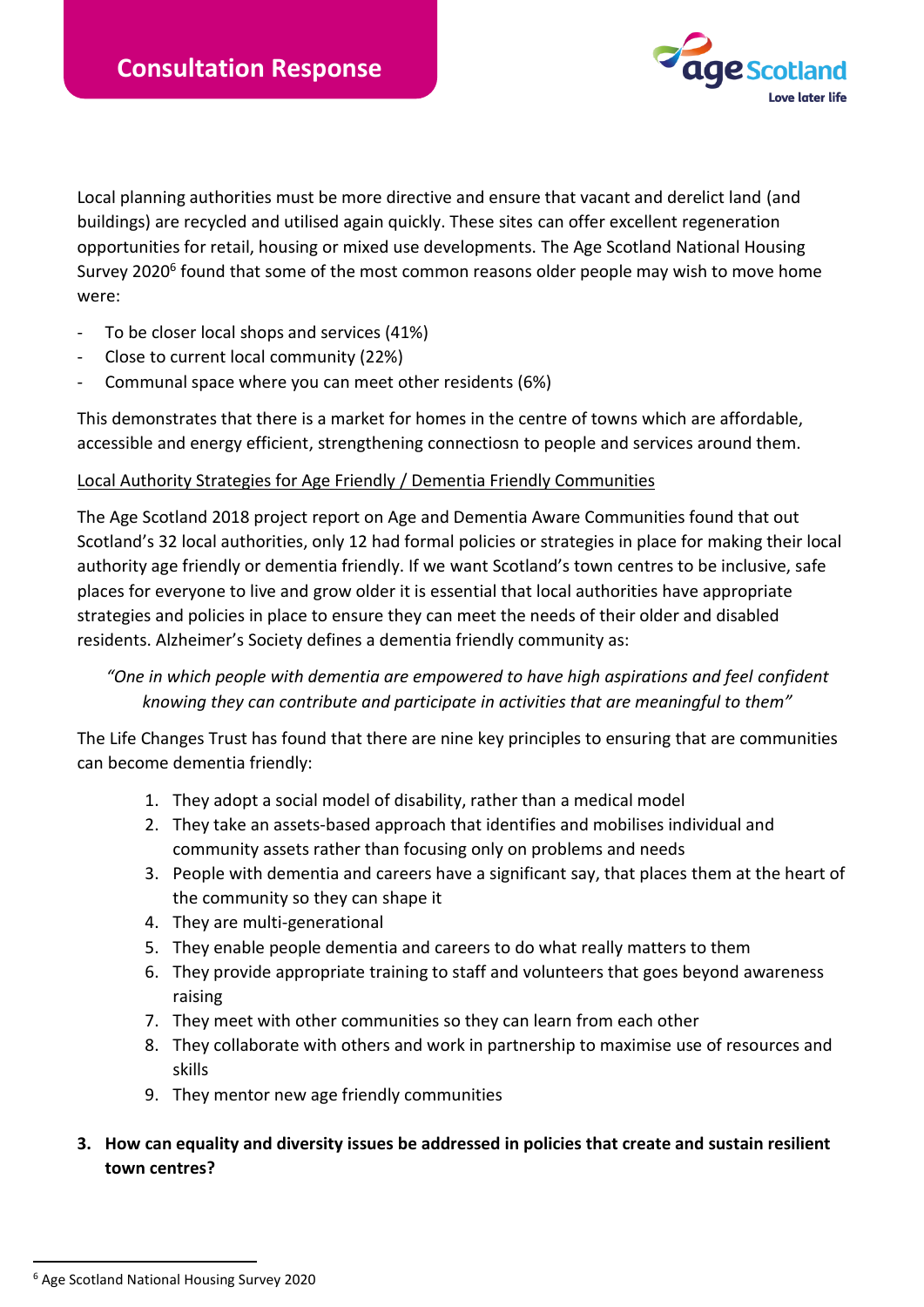

With many Scottish towns experience significant shifts in demographics towards older populations, it is vital that town centres can support healthy ageing in place and have a built environment that can support this, such as:

#### Accessibility

Wide and flat pavements, dropped kerbs, ramps and pedestrianised zones, plentiful seating would make town centres more accessible to people of all ages and encourage them to spend longer there. It is also important to ensure that there is consistency on adaptations and safety measures for those with visual impairment.

#### Public toilets

The closure and lack of availability of public toilets is an issue raised with Age Scotland regularly before the coronavirus pandemic hit. Local authorities often cited them as too expensive to run and would feature on early annual budget saving proposals. In recent months, public toilets have largely been closed and as lockdown restrictions have eased, the number reopening is low, making it harder for older people and those with certain medical conditions to leave home for any prolonged length of time. The use of local businesses an alternative is satisfactory up to a point but the network is patchy and often cited as inadequate by older people. Ensuring the ample provision of public toilets is highly beneficial to the public and tourists, and would remove the high level of anxiety trips into town centres experienced by older people and those with medical conditions.

#### Clear visual signage

This is particularly important to create more dementia friendly town centres and will be of wider benefit to all.

#### Greenspace and plants

A focus should be on designing places that are pleasant to sit and spend time in, and access to greenspace is important for people's good mental health.

#### Community Space

We need more space that is for community use, as many older people may well be keen to spend time in their town centre but find that there is not really anything affordable to do. Community space that could be used for many different purposes could allow for a stimulating space for all members of the community to use.

#### Transport and Active Travel Options

Many older people are reliant on bus routes to be able to go to town centres, yet especially in rural areas bus services may be so infrequent that it becomes much less of a viable option for them to use. This increases people's sense of loneliness and isolation.

In general, a greater focus on the provision of cycle paths and wide pavements will improve the accessibility of town centres and help encourage active travel.

#### **6. Who or what can drive change in Scottish town centres?**

#### National Planning Framework 4